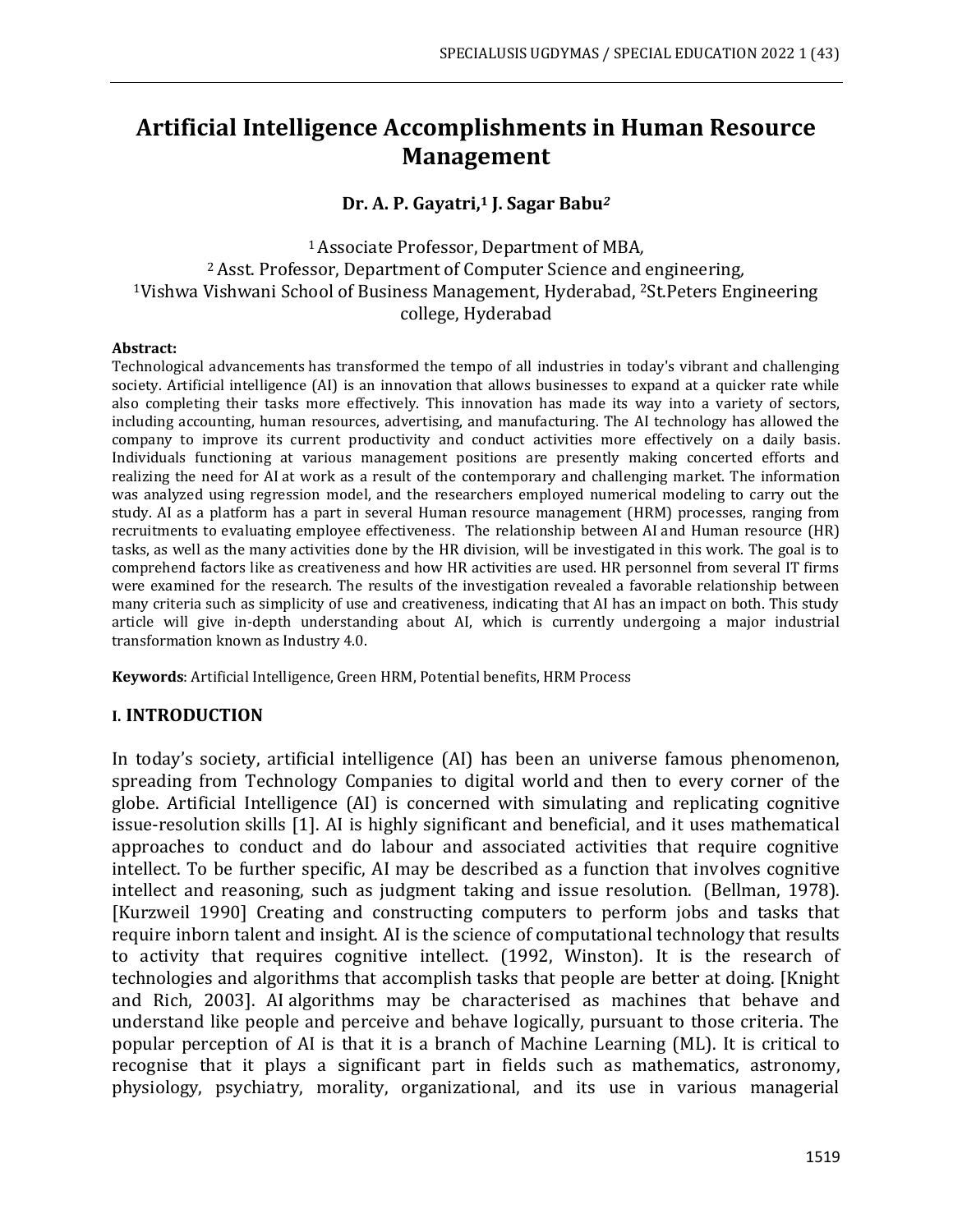activities, and some others. The capacity to mix information from a variety of domains will aid researchers in their effort to create a smart intelligent machine [2].

In the last several generations of AI research, it has become clear that cognitive ability refers not just to an user's competence, but also to how well they are conscious of their surroundings. AI necessitated ways for encapsulating information so that it could be integrated into a computing platform. Conditional reasoning, production principles, neural nets, semantic networks, and other AI methodologies are only a few examples. The basic objective of AI is to tackle complicated issues that are difficult for humans to solve [3].





The accompanying diagram depicted above clearly represents the relationship between AI and administration and organization. It indicates that AI is linked to various managerial roles and keeps things moving in day-to-day operations. In a study article published in 1993, Duchessi, O'Keefe, and O'Leary examined the notion of AI and digitized innovation and its impact on choice formation, price minimization, and other managerial activities such as labour actions and business architecture.

### **II. RELATEDWORKS**

As per a national study, over 62 percent of firms want to employ AI in controlling their administration and day-to-day tasks, with approximately 38 percent currently doing so. Companies that use these technologies have noticed a boost in operational effectiveness and inventiveness. Numerous writers have investigated the use of AI in several sectors as well as done studies in the field of AI. [4] The authors of this research investigated how AI affects several HRM activities. According to the author's research, there are innumerable firms that are utilizing AI as a contemporary innovation in varied features of HRM, like hiring, production quality review, and for distinct information of virtualized Hr processes in today 's challenging market. [5] In his survey titled "The Effect of Industrial robots, AI on Business and Economics," he looked into the usages of robotics and AI in firm and found that it could have a detrimental effect on the firm's various operations such as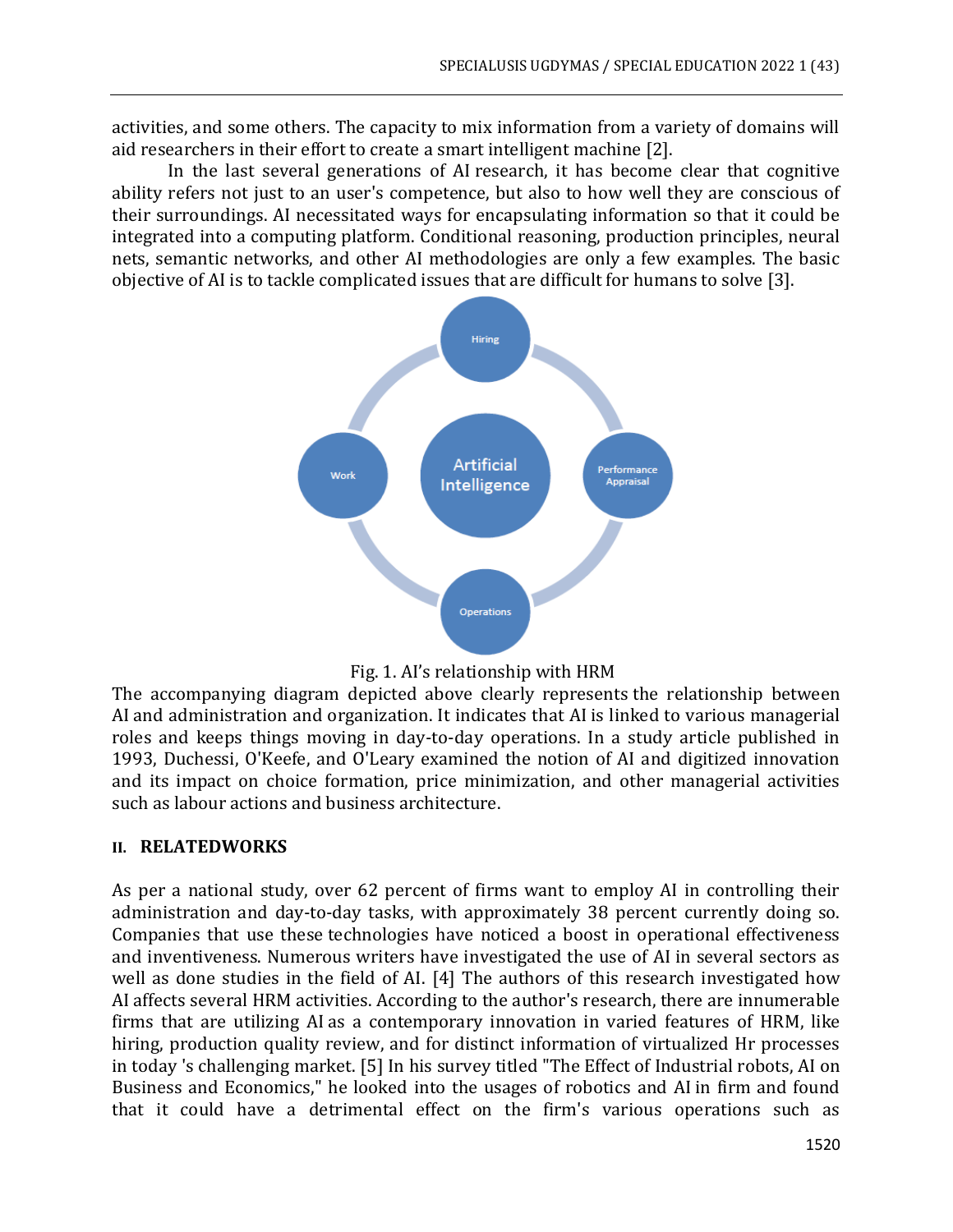manufacturing, productivity management, making plans, client management, research, innovation, and so on. [6] The link between AI and its function in the growth of HRM has been confirmed in an investigation.

The writer's research has concentrated on identifying the many barriers to AI innovation in the HR area, where we are impossible to predict the quantity of learning expenditure. He went on to say that this technique is particularly beneficial for qualitative information analysis. [7] The writer's major goal in this research is to comprehend the function of AI in recruiting. The writer came to the conclusion that AI plays a critical part in the hiring and selection process. This platform helps the business to evaluate prospects, send automated messages to applicants, manage workplace relationships, and schedule appointments, among other things. [8] AI and the Evolution of Work: Human-AI Mutualistic relationship in Corporate Making Decisions is the title of this paper. The purpose of this research is to determine how valuable AI is for individuals who work in companies. AI also plays a supportive part in creating judgments in difficult circumstances, dealing with uncertainty, and achieving an agreement in decision-making. Employees are always very important in business, and innovation will only be effective if it is skillfully applied by people when unconscious choices are required to analyze and support conclusion results.

In the future generation, it has been determined that AI will be one of the unsolvable challenges in decision-making, but computer intelligence, in the context of informational innovation, will serve as a crossroads for many flows in getting at conclusions during times of ambiguity. AI's implementations span a broad number of fields and professions, including administration, psychiatry, computer development, and a variety of others [9]. The most widely used approach in this innovation is the computational model [10], which employs the learning methodology [11]. Furthermore, while numerous studies are undertaken in the area of AI, there is little study done in the field of HR and its function in several processes.

Many analyses in the area of HR predict that AI will become increasingly important in the coming, with the bulk of HR processes being automated and the profession of HR undergoing a full revolution. We aim to discover the function of AI in various HR processes such as recruiting, productivity assessment, and so on in this research. The original study goals are to investigate and comprehend how AI is connected to HRM and its many processes. 2. To investigate and determine the various talent levels necessary for humanmachine interaction, as well as their influence on innovation and simplicity of use.

### **III. REQUIREMENT OF AI IN HR**

The basis of the platform's AI capabilities has been specified by the freshly created People Capital Management Network. AI's Machine Interaction component improves managerial efficiency while also assisting in the optimization of the pragmatic method required by a company to gather, maintain, and validate data. Artificial intelligence (AI) technology removes mundane work with minimum operator intervention [12]. AI helps with a variety of duties during the recruitment process, including CV screening, automated message submission, and comparative testing. [13]. It was discovered that these gadgets outperform the HR department in terms of lowering attrition and increasing employee satisfaction. It has been demonstrated that AI is capable of performing primary HR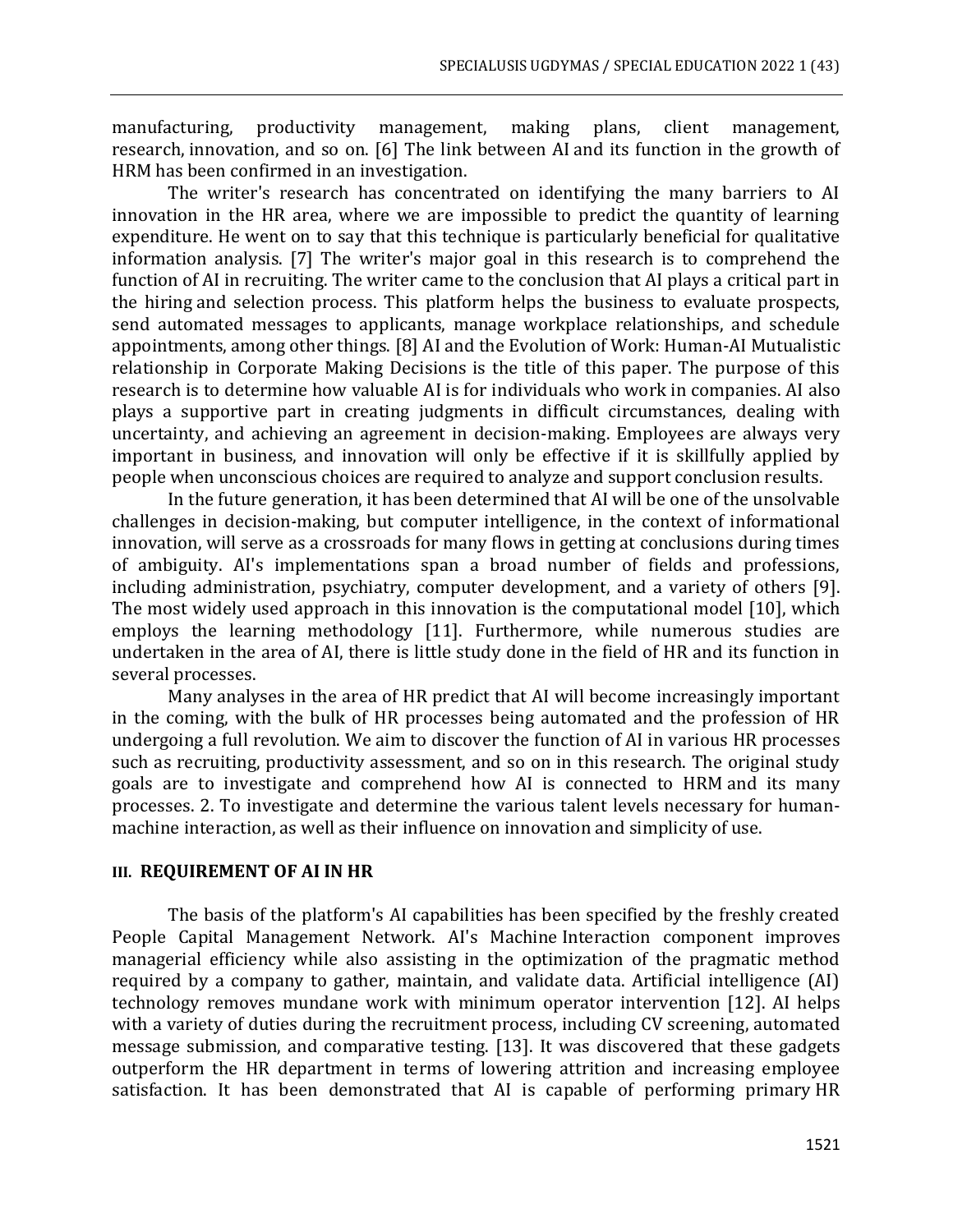functions, yet it requires to be checked in more challenging situations. There are various reasons for AI deployment, including the fact that it provides the organisation with significant benefits in terms of reduced work and increased efficiency [14].



Fig. 2. AI: Why Should We Use It?

### Table. 1. AI Applications

| <b>Applications of ANNs in different fields</b> |                                               |  |  |  |  |  |
|-------------------------------------------------|-----------------------------------------------|--|--|--|--|--|
| <b>Sales forecasting</b>                        | (Yip, Hines and Yu 1997)                      |  |  |  |  |  |
| <b>Industrial process control</b>               | (Devadhas, Pushpakumar and Mary 2012)         |  |  |  |  |  |
| <b>Customer research</b>                        | (Chattopadhyay, et al. 2012)                  |  |  |  |  |  |
| <b>Risk management</b>                          | (Sarcià, Cantone and Basili 2007)             |  |  |  |  |  |
| <b>Credit evaluation</b>                        | (Baesens, et al. 2003)                        |  |  |  |  |  |
| <b>Energy cost prediction</b>                   | (Yalcintas and Akkurt 2005)                   |  |  |  |  |  |
| <b>Medical diagnosis</b>                        | (Amato, et al. 2013)(Lei and Xing-cheng 2010) |  |  |  |  |  |
| <b>Business applications</b>                    | (Li 1994)                                     |  |  |  |  |  |
| <b>Financial applications</b>                   | (Tan 2004)                                    |  |  |  |  |  |
| <b>Stock market prediction</b>                  | (Adebiyi, et al. 2012)                        |  |  |  |  |  |

AI's involvement in HR technological advances is expected to develop in a range of aspects, including assisting with recruiting, enhancing adherence, supplementing learning, expediting induction, and much more. Novel AI technologies that digitize and supplement the workplace might be the solution to resolving several of the sticky difficulties and increasing expectations on HR to do more with less. For the past few years, HR informatics has gotten a lot of emphasis. This is due to the fact that the research area has embraced data-driven methodologies to be handled and analyzed for relevant HR insights. The discipline plays a role in HR decision-making by assisting in the understanding of why individuals, organisations, and other corporate outcomes act as they do. Bringing the existing decision-making and training materials from the fields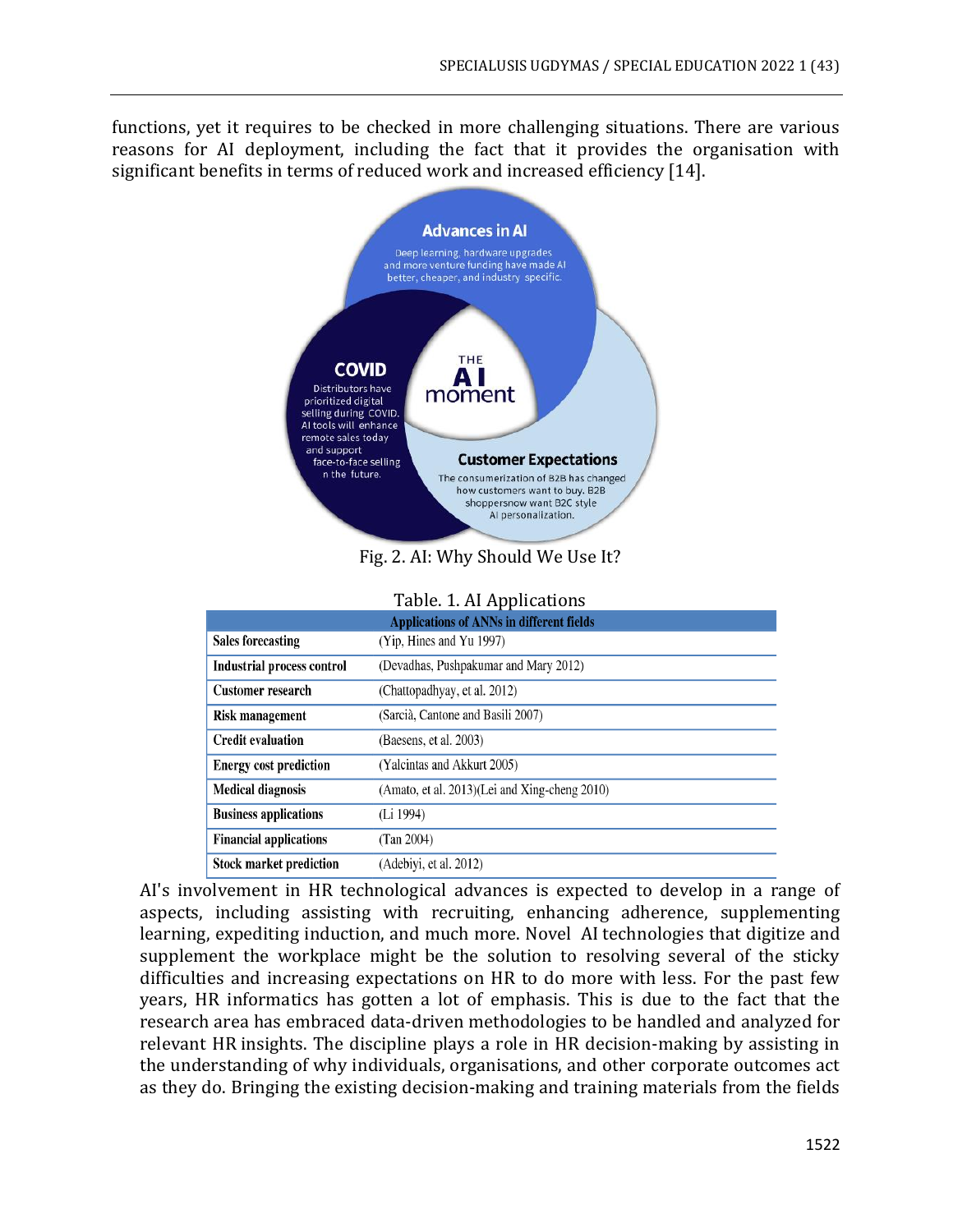# of CI and AI to the discipline of HR opens up a world of possibilities for HR Statistics. In this field, unfortunately, there are currently insufficient implementations.<br>**10 Al Applications That Could Change Health Care**

| <b>APPLICATION</b>           | POTENTIAL ANNUAL VALUE BY 2026 |       | <b>KEY DRIVERS FOR ADOPTION</b>                                            |
|------------------------------|--------------------------------|-------|----------------------------------------------------------------------------|
| Robot-assisted surgery       |                                | \$40B | Technological advances in robotic<br>solutions for more types of surgery   |
| Virtual nursing assistants   | 20                             |       | Increasing pressure caused<br>by medical labor shortage                    |
| Administrative workflow      | 18                             |       | Easier integration with<br>existing technology infrastructure              |
| Fraud detection              | 17                             |       | Need to address increasingly complex<br>service and payment fraud attempts |
| Dosage error reduction       | 16                             |       | Prevalence of medical errors,<br>which leads to tangible penalties         |
| Connected machines           | 14                             |       | Proliferation of connected<br>machines/devices                             |
| Clinical trial participation | 13                             |       | Patent cliff; plethora of data;<br>outcomes-driven approach                |
| Preliminary diagnosis        | 5                              |       | Interoperability/data architecture<br>to enhance accuracy                  |
| Automated image diagnosis    | 3                              |       | Storage capacity; greater<br>trust in AI technology                        |
| Cybersecurity                | $\overline{2}$                 |       | Increase in breaches;<br>pressure to protect health data                   |
| SOURCE ACCENTURE             |                                |       | C HBR.ORG                                                                  |

Fig. 3. AI's Commercial Advantages

## **IV. APPLICATION OF AI IN HR DOMAIN**

AI is a new technique for the advancement of genomic technologies that can listen, interpret, start preparing, and start executing initiatives to improve that improve cognitive performance while removing employment obstacles [15]. The three basic types of potential problem with the HR technique are Natural Language processing, software bots, and Algorithm (thin reliant AI utility companies are perfect for constructing information proof in the HR region such as monitoring content and unfolding pertinent server - side troubles [16]). Recognition of speech This technological software broadcasts data by translating content into relevant language, graphics, and web search sites. The software bots are used to scan several types of search results for a certain keyword or phrase. This strategy is great for broadening discussions, communicating verbally, talking, offering direction and recommendations, and other duties. [17]. The present AI technologies has to be developed with various adjustments in order to solve challenging and intricate challenges. Even for the simplest issues and decisions have far too many intricacies and difficulties. [18] The AI methodology is a set of regulations and recommendations that must be obeyed step by step to lead AI operations. Different HR duties, such as acquiring data feeds, communicating information to consumers, assessing key performance indicators, and tracking worker and potential candidate social networked activity, are made easier with sophisticated technologies. [19]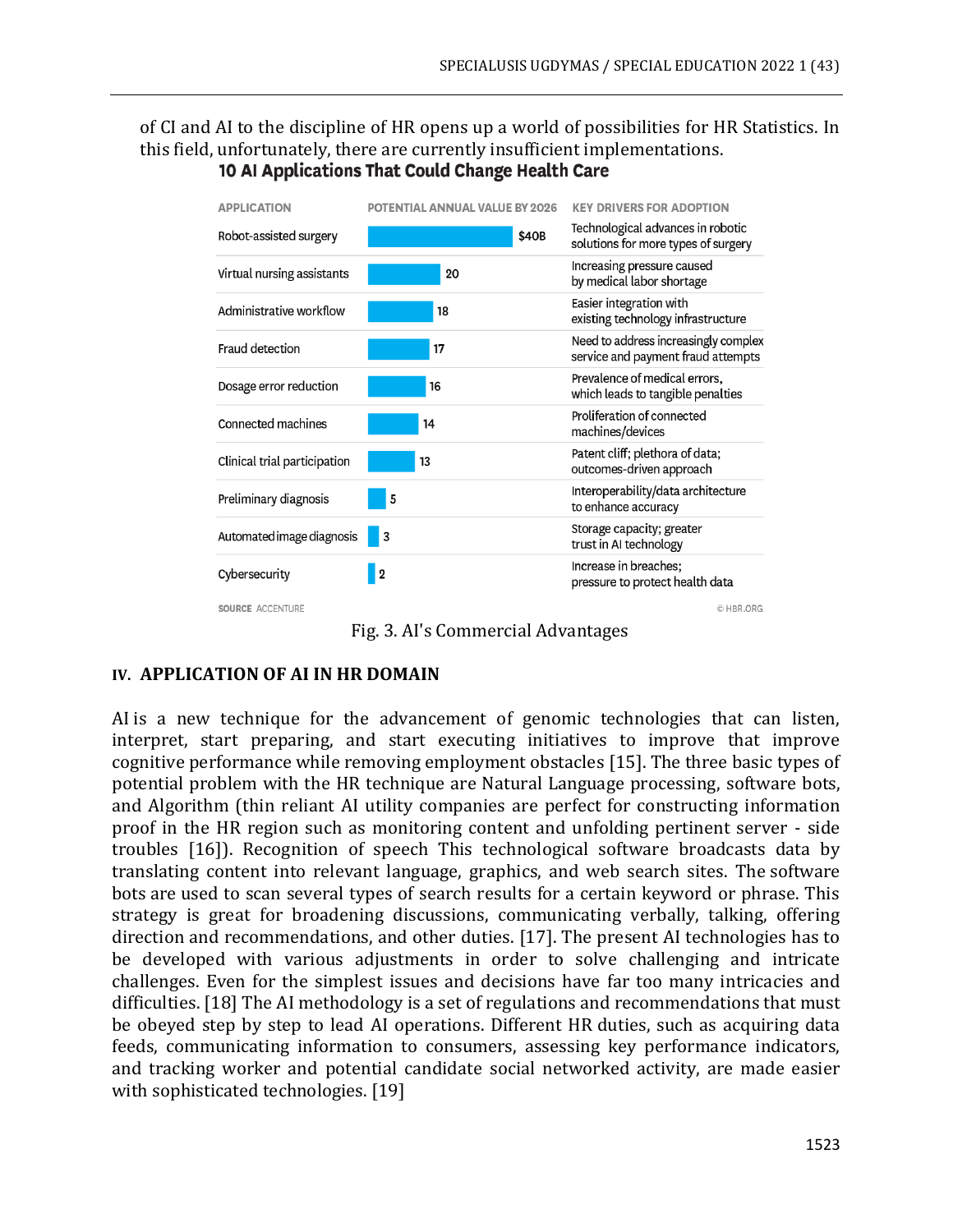### **The significance of AI in HR**

The most challenging task for HR directors is filtering and assessing curicculum vitae from large concentrations of candidates in order to find the best candidate for the job. AI apps may explore and examine applicants, weeding out those that aren't a good fit for the job [20]. AI programme will evaluate and select the needed individual for the position. At business, we require creative talents. AI requires a mechanism for recommending movies or educational courses that are appropriate to job tasks and expertise. These are programmes that constantly scan pedagogical content and build linked microlearning programmes [21]. AI programming can contain a variety of autonomous learning algorithms, such as interpreting published codes [22]. The firm's achievement in improving the appraisal of individual productivity is hampered by discrimination in the workplace. With feedback, AI systems may reduce and eliminate prejudice. AI-powered tools track the objective of continual monitoring and team collaboration in the workplace [23]. Within the business, AI is used to enhance operations and lead personnel. On the one hand, finding professional individuals is the most challenging task, and on the other hand, keeping effective people in the organization is sometimes challenging. Exempting individuals at business is the toughest and most important responsibility for 57 percent of companies. AI can break past this barrier, and its deployment can predict the demands and behaviours of certain employees. This solution enables HR professionals to be alert and take necessary actions before an occurrence occurs [24].

### **Hypothesis**

- 1. AI has a positive impact on innovation (F).
- 2. The AI has a positive impact on the EOU.
- 3. AI is linked to creativity in a beneficial way (IS).

### **V. COLLECTION**

The study is a deductive approach that focuses on two key categories: HR's function and AI's involvement. Supplementary information is constantly used to complement the findings and interpretation of the study. Both characteristics are assessed using a series of questions from the perspective of an HR professional working in the HR sector using advanced technologies [25]. From previous supplementary investigations related to HR architecture and AI role in the HR area, the system constructs the testing and verification for the existing research [26]. A maximum of 115 replies were obtained for this survey, with 110 answers being used for information extraction. The survey in the form of questions was circulated to 150 HR professionals in different IT businesses. This work employs multiple regression to build correlations and productive findings on the HR characteristic of AI with the mitigating impact of IS and EOU [27]. The period of disruption has accelerated transdisciplinary growth and transition in areas like as innovation, administration, society, products, business, employment, and vocations. The disturbance caused by the COVID-19 outbreak, for instance, has prompted new study employing computational intelligence (CI) and AI techniques [1-6Similarly, big data, cloud computing, and the Internet of Things (IoT) have ushered in a novel age of change, dubbed the 4.0 era, not only in manufacturing robotics but also in human resources (HR) [7-11]. Many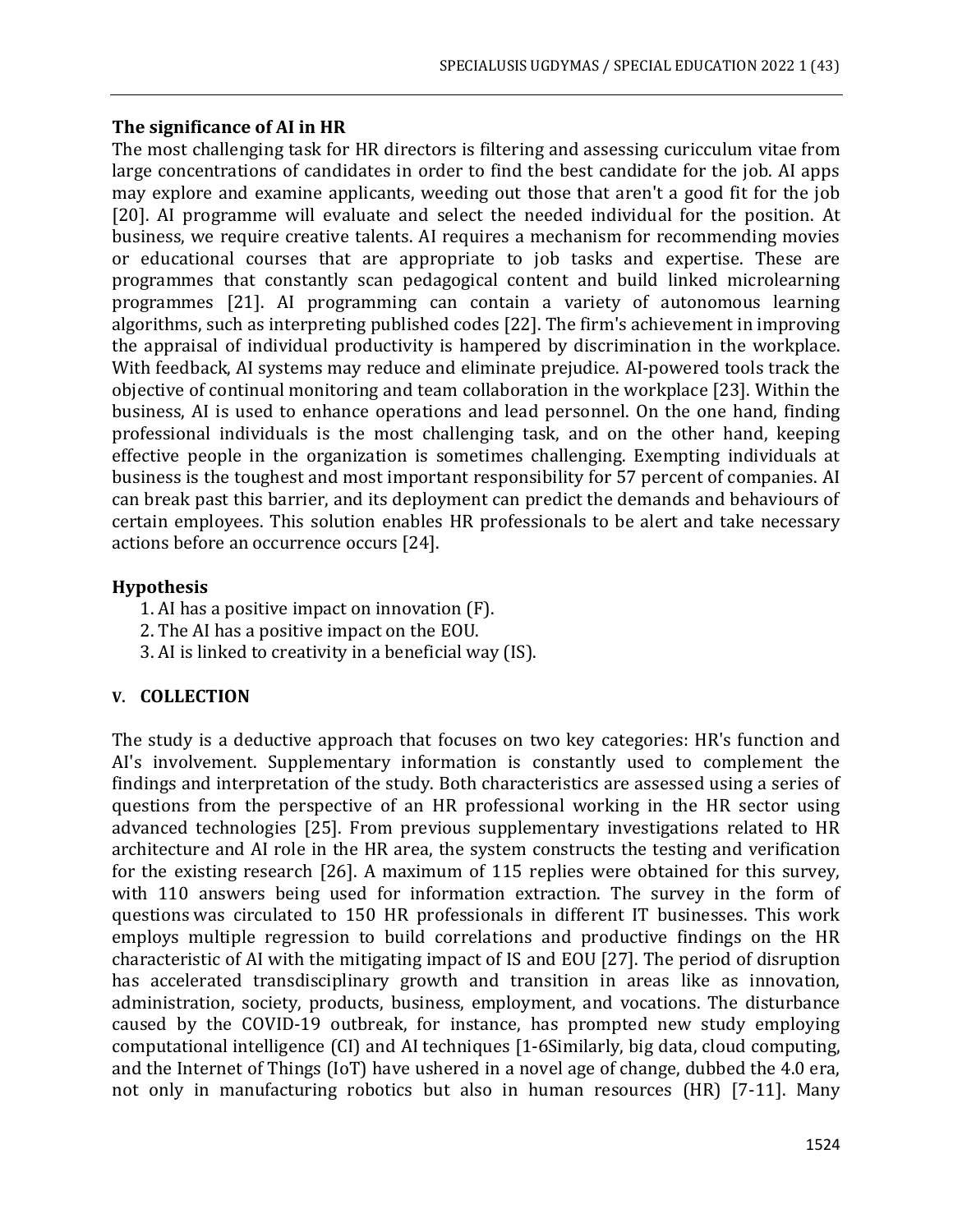HR tasks, like recruiting, attrition, incentive, and superannuation, have been affected by digitalization in order to handle corporate labourers [12-13]. Consequently, as previously said, technological advancements and the rapid growth of CI and AI have had a substantial influence on the productivity of low skilled workers. In dealing with the primary directive, HRM faces a new difficulty. Several HR difficulties may necessitate overhauling core roles and paradigms, upgrading management competencies to match the technological breakthrough, and validating solutions and mechanisms. AI creates precise job descriptions loaded with relevant markers, resulting in a flawless resume match, employing a comprehensive skills repository and machine learning algorithms.

| Construct | Mean  | SD    | $\alpha$ |            | Correlations |            |  |
|-----------|-------|-------|----------|------------|--------------|------------|--|
|           |       |       |          |            |              |            |  |
| $(1)$ ST  | 4.216 | 0.838 | 0.837    |            |              |            |  |
| $(2)$ AI  | 4.205 | 0.862 | 0.830    | $0.952***$ |              |            |  |
| $(3)$ RO  | 4.089 | 0.899 | 0.819    | $0.857***$ | $1.104***$   |            |  |
| $(4)$ AL  | 3.930 | 0.915 | 0.857    | $0.596***$ | $0.792***$   | $0.924***$ |  |

Table 2. Correlations And Parametric Statistics

### **VI. ANALYSIS AND DISCUSSION**

Interpretation Three methods are used to test hypotheses, as shown in table II. The first hypothesis [25] considers the interplay of AI and its impact on HR operations. The results have revealed the progressive influence of AI on each aspect of the suggested model's HR responsibilities. Although the use of AI has a comparably highly promising effect on simplicity of use with HR work ( $\alpha$  = 0.837), the AI platform has advanced and that development delivers a major breakthrough on HR operations that exhibits a moderate and major influence on HR activities ( $\alpha$  = 0.830). As a result, the model's performance satisfied the method's first criteria. Hypothesis 2 (Innovativeness Influencing Innovativeness of HR Tasks) was evaluated to see whether there was a link between creativity and HR tasks ( $\alpha$  = 0.819).. With Ease of Usage ( $(\alpha = 0.857)$ , important correlations with HR functions were frequently found. These findings corroborated both views.

### **VII. CONCLUSION**

AI is present and meaningful in various HR roles, according to the report. AI is being used to replace mundane tasks in HR activities with less human intervention [26]. AI has been shown to outperform individuals by lowering dropout and enhancing recruiting process [27]. This research proposes an AI system that is integrated into HR functions. In the areas of mechanization, computer programming, and hr processes, many institutions have been using AI and computer dialect, with AI playing a key position in getting hired, selecting, hiring, measuring progress, assembling payroll information, supplying factual info, and supplying accurate data.

### **REFERENCES**

[1] N. Sooraksa, "A Survey of using Computational Intelligence (CI) and Artificial Intelligence (AI) in Human Resource (HR) Analytics," 2021 7th International Conference on Engineering, Applied Sciences and Technology (ICEAST), 2021, pp. 129- 132, doi: 10.1109/ICEAST52143.2021.9426269.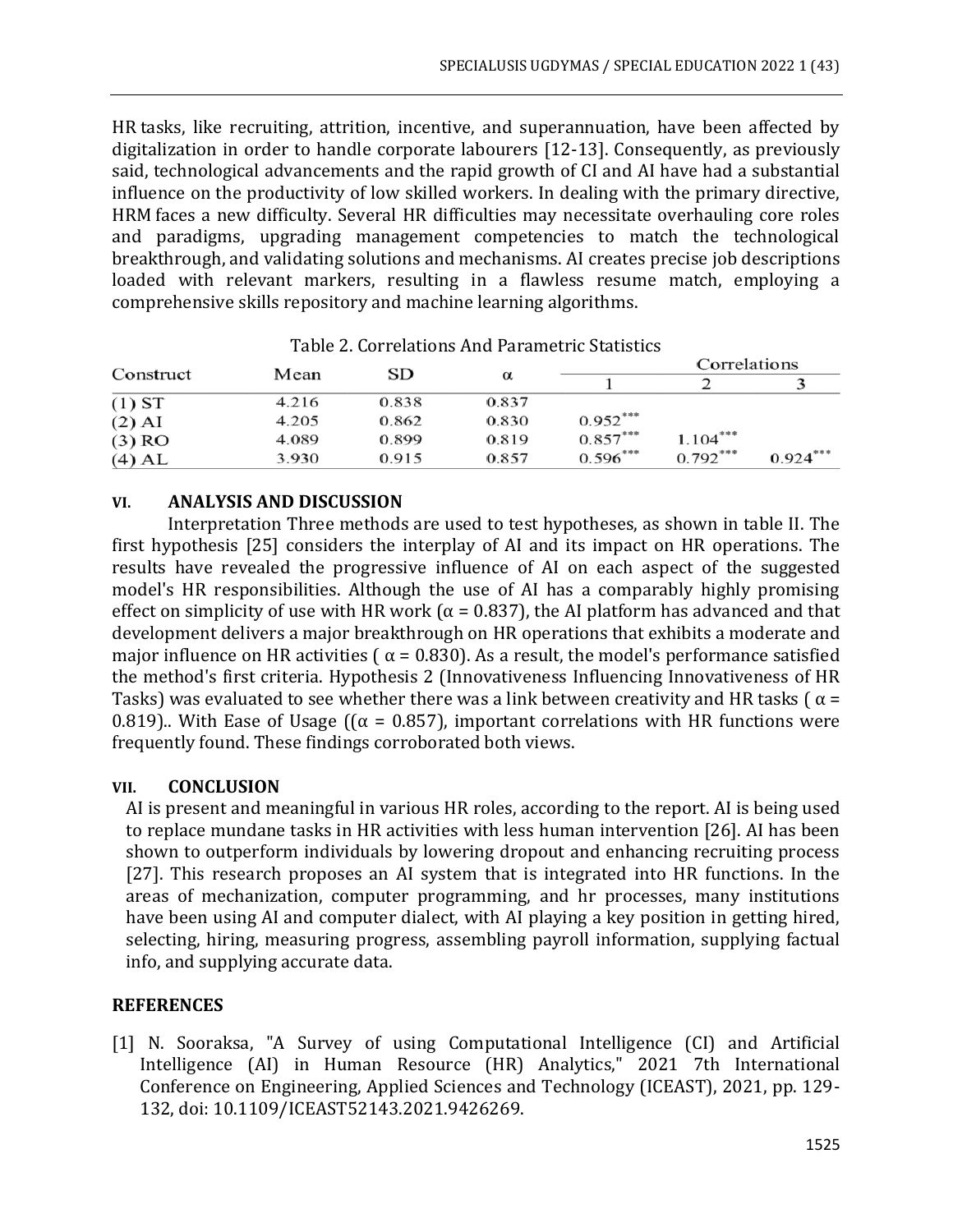- [2] T. Wang and J. Lin, "Research and application of practice teaching reform of HRM major under the background of AI," 2020 International Conference on Big Data and Informatization Education (ICBDIE), 2020, pp. 314-316, doi: 10.1109/ICBDIE50010.2020.00079.
- [3] M. Arora, A. Prakash, A. Mittal and S. Singh, "HR Analytics and Artificial Intelligence-Transforming Human Resource Management," 2021 International Conference on Decision Aid Sciences and Application (DASA), 2021, pp. 288-293, doi: 10.1109/DASA53625.2021.9682325.
- [4] S. Dixit and M. Maurya, "Equilibrating Emotional Intelligence and AI Driven Leadership for Transnational Organizations," 2021 International Conference on Innovative Practices in Technology and Management (ICIPTM), 2021, pp. 233-237, doi: 10.1109/ICIPTM52218.2021.9388350.
- [5] S. Achchab and Y. K. Temsamani, "Artificial Intelligence Use in Human Resources Management: Strategy and Operation's Impact," 2021 IEEE 2nd International Conference on Pattern Recognition and Machine Learning (PRML), 2021, pp. 311-315, doi: 10.1109/PRML52754.2021.9520719.
- [6] D. F. Mujtaba and N. R. Mahapatra, "Ethical Considerations in AI-Based Recruitment," 2019 IEEE International Symposium on Technology and Society (ISTAS), 2019, pp. 1-7, doi: 10.1109/ISTAS48451.2019.8937920.
- [7] B. Gaur, "HR4.0: An Analytics Framework to redefine Employee Engagement in the Fourth Industrial Revolution," 2020 11th International Conference on Computing, Communication and Networking Technologies (ICCCNT), 2020, pp. 1-6, doi: 10.1109/ICCCNT49239.2020.9225456.
- [8] G. Sharma, "A literature review on application of Artificial Intelligence in Human Resource Management and its practices in current organizational scenario," 2021 Fifth International Conference on I-SMAC (IoT in Social, Mobile, Analytics and Cloud) (I-SMAC), 2021, pp. 594-600, doi: 10.1109/I-SMAC52330.2021.9640954.
- [9] T. N. Malini and D. B. Srinivas, "Technological Transcends: Impact of Industrial 4.0 on Human Resource Functions," 2020 Fourth International Conference on I-SMAC (IoT in Social, Mobile, Analytics and Cloud) (I-SMAC), 2020, pp. 816-820, doi: 10.1109/I-SMAC49090.2020.9243338.
- [10] B. Gaur and S. Menon, "A Geospatial HR Framework to enhance Employee Experience," 2020 Advances in Science and Engineering Technology International Conferences (ASET), 2020, pp. 1-5, doi: 10.1109/ASET48392.2020.9118267.
- [11] M. A. Marhraoui, M. A. J. Idrissi and A. El Manouar, "An integrated human-AI Framework towards organizational agility and sustainable performance," 2021 International Conference on Digital Age & Technological Advances for Sustainable Development (ICDATA), 2021, pp. 133-139, doi: 10.1109/ICDATA52997.2021.00035.
- [12] K. Venusamy, N. Krishnan Rajagopal and M. Yousoof, "A study of Human Resources Development through Chatbots using Artificial Intelligence," 2020 3rd International Conference on Intelligent Sustainable Systems (ICISS), 2020, pp. 94-99, doi: 10.1109/ICISS49785.2020.9315881.
- [13] I. Tewari and M. Pant, "Artificial Intelligence Reshaping Human Resource Management : A Review," 2020 IEEE International Conference on Advent Trends in Multidisciplinary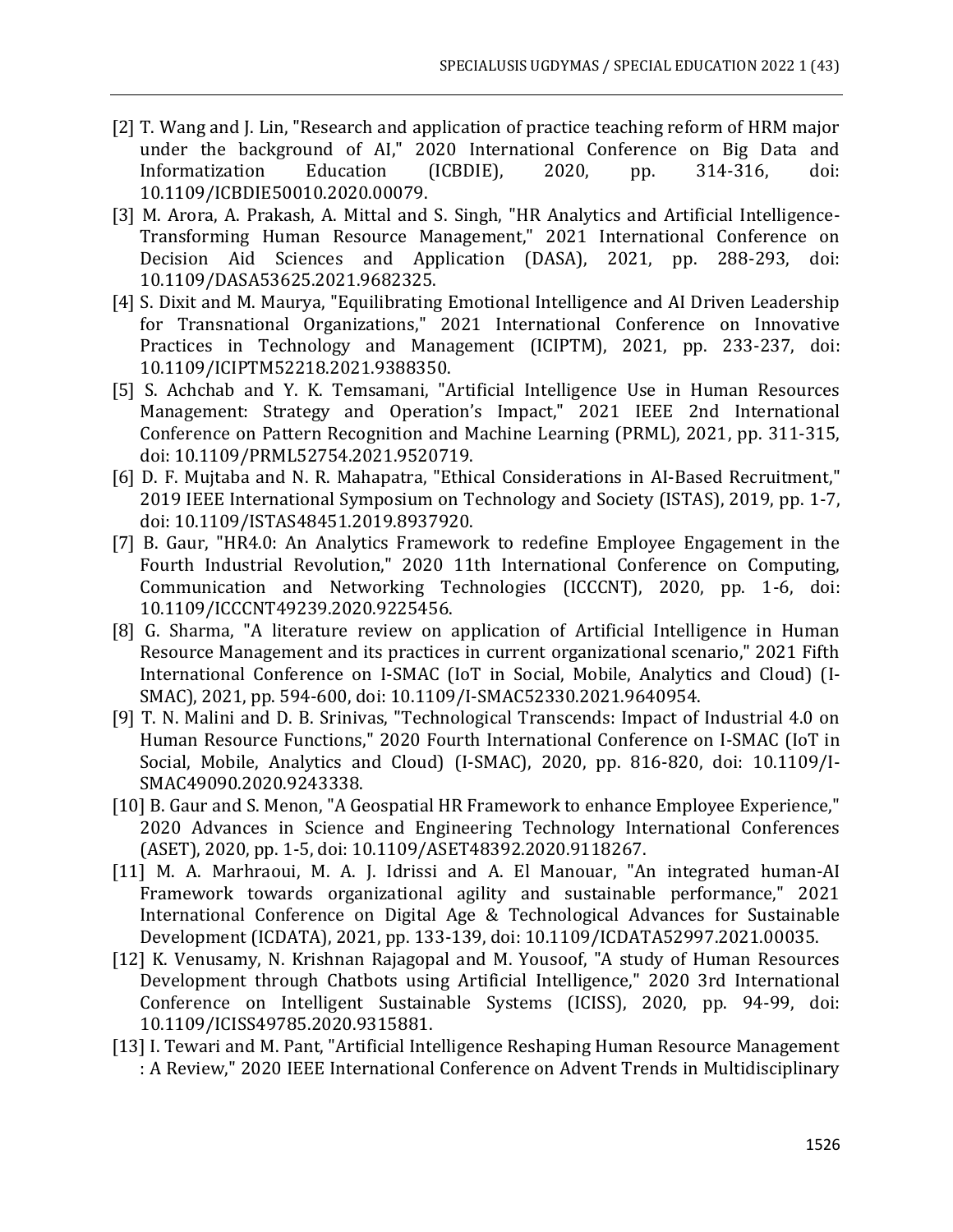Research and Innovation (ICATMRI), 2020, pp. 1-4, doi: 10.1109/ICATMRI51801.2020.9398420.

- [14] P. Tiwari, R. Pandey, V. Garg and A. Singhal, "Application of Artificial Intelligence in Human Resource Management Practices," 2021 11th International Conference on Cloud Computing, Data Science & Engineering (Confluence), 2021, pp. 159-163, doi: 10.1109/Confluence51648.2021.9377160.
- [15] W. Wang, H. Zhang, Z. Yuan and C. Wang, "Unsupervised Real-World Super-Resolution: A Domain Adaptation Perspective," 2021 IEEE/CVF International Conference on Computer Vision (ICCV), 2021, pp. 4298-4307, doi: 10.1109/ICCV48922.2021.00428.
- [16] G. Bhardwaj, S. V. Singh and V. Kumar, "An Empirical Study of Artificial Intelligence and its Impact on Human Resource Functions," 2020 International Conference on Computation, Automation and Knowledge Management (ICCAKM), 2020, pp. 47-51, doi: 10.1109/ICCAKM46823.2020.9051544.
- [17] B. Gaur, R. Bashir and B. Sanghvi, "An AI based training framework for Telecommuting Employees to combat perennial skill shortages post pandemic," 2021 2nd International Conference on Intelligent Engineering and Management (ICIEM), 2021, pp. 171-176, doi: 10.1109/ICIEM51511.2021.9445329.
- [18] T. Iwamoto, "Development of the HRTech Market in Japan," 2019 Portland International Conference on Management of Engineering and Technology (PICMET), 2019, pp. 1-4, doi: 10.23919/PICMET.2019.8893759.
- [19] M. F. Mridha, R. Basri, M. M. Monowar and M. A. Hamid, "A Machine Learning Approach for Screening Individual's Job Profile Using Convolutional Neural Network," 2021 International Conference on Science & Contemporary Technologies (ICSCT), 2021, pp. 1-6, doi: 10.1109/ICSCT53883.2021.9642652.
- [20] A. Nedelcu, B. Nedelcu, A. I. Sgarciu and V. Sgarciu, "Data Mining Techniques for Employee Evaluation," 2020 12th International Conference on Electronics, Computers and Artificial Intelligence (ECAI), 2020, pp. 1-6, doi: 10.1109/ECAI50035.2020.9223165.
- [21] S. Singh, C. Sharma, S. Sharma and N. K. Verma, "Re-Learning Emotional Intelligence Through Artificial Intelligence," 2021 9th International Conference on Reliability, Infocom Technologies and Optimization (Trends and Future Directions) (ICRITO), 2021, pp. 1-5, doi: 10.1109/ICRITO51393.2021.9596091.
- [22] P. K. DSouza, "Absolute answerability in the Era of Artificial Intelligence and Machine Learning: A talent management perspective," 2019 International Conference on Digitization (ICD), 2019, pp. 8-13, doi: 10.1109/ICD47981.2019.9105675.
- [23] S. Zel and E. Kongar, "Transforming Digital Employee Experience with Artificial Intelligence," 2020 IEEE / ITU International Conference on Artificial Intelligence for Good (AI4G), 2020, pp. 176-179, doi: 10.1109/AI4G50087.2020.9311088.
- [24] C. Witmayer, "Automating Metadata Logging Through Artificial Intelligence," in SMPTE Motion Imaging Journal, vol. 128, no. 9, pp. 34-39, Oct. 2019, doi: 10.5594/JMI.2019.2932163.
- [25] G. Rafiei, B. Farahani and A. Kamandi, "Towards Automating the Human Resource Recruiting Process," 2021 5th National Conference on Advances in Enterprise Architecture (NCAEA), 2021, pp. 43-47, doi: 10.1109/NCAEA54556.2021.9690504.